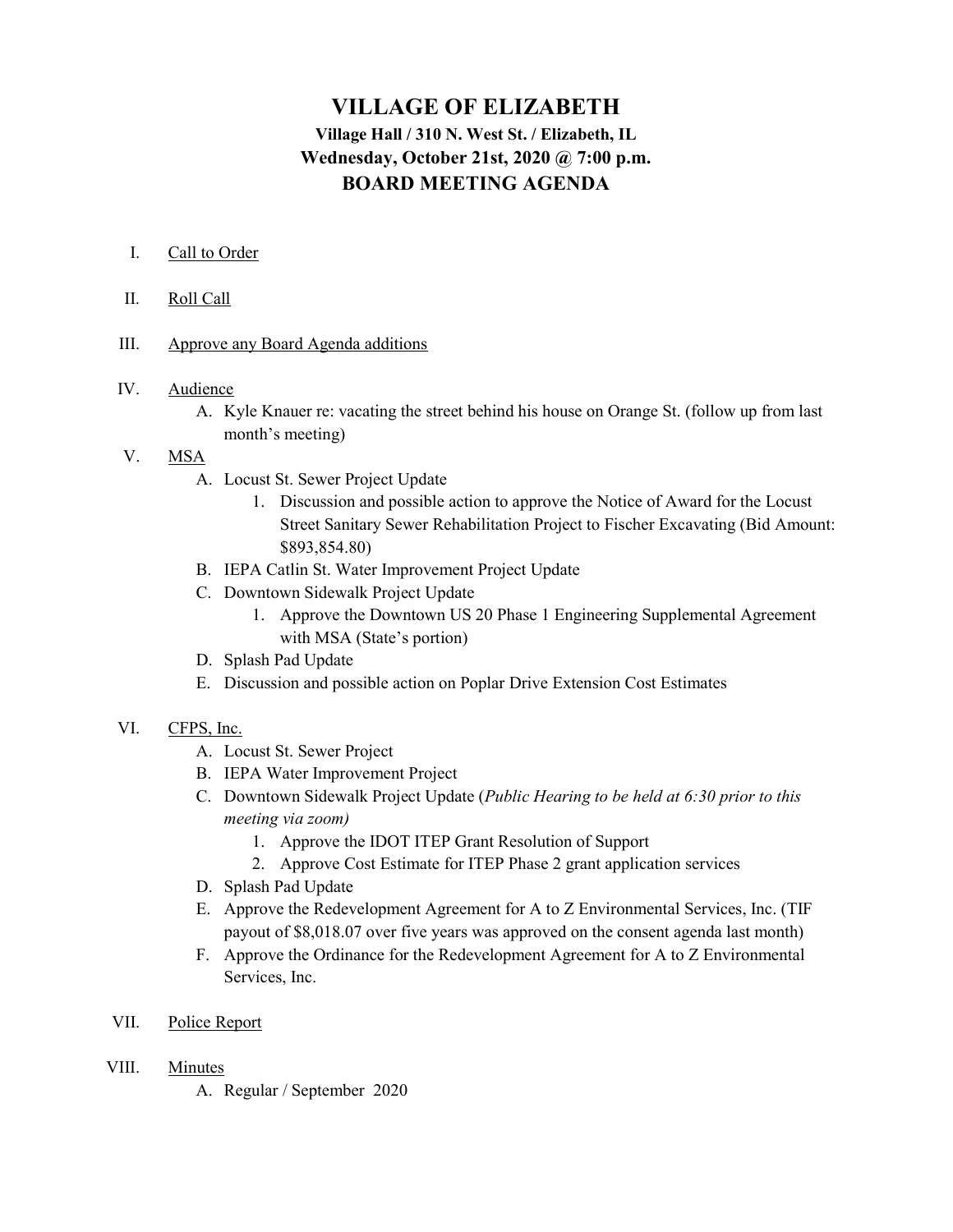- B. Special Board Meeting 9/24/20
- IX. Consent Agenda

## X. Finances

- A. Treasurer's Report
- B. Payment of Bills
- C. Budget

# XI. Committee Reports

- A. Public Works
	- 1. Discussion and possible action on the Exterior Beautification Grant for 210 W. Catlin St.
	- 2. Discussion and possible action on the Sidewalk Cost Share for the Lutheran Church (411 Catlin St.)
	- 3. Wall replacement/repair at 319 N. Hickory St. and discussion on handrail requirements
	- 4. Discussion and possible action on the cost estimate for repairs wall repairs (see PW mins) in front of Dave Lamkin's house on Washington St.
- B. Administrative
- C. Economic Development
- XII. Attorney Comments
	- A. Update on IDOT Hwy 20 Maintenance agreement (Review of old agreements and letters)
	- B. Condemning Tract 1 of the Rayhorn survey on Illinois St. (Admin committee approved this on 10/7/20) to begin the process of eminent domain
- XIII. Old Business (Other than Committee Mtg Minutes/Consent Agenda)
	- A. Apple River Fort annexation update
	- B. Streicher property survey (Sycamore St.)
	- C. TIF Extension update

# XIV. New Business (Other than Committee Mtg Minutes/Consent Agenda)

- A. Discussion and possible action on the cost estimate for B.E Creative for building architectural services
- B. Discussion and possible action on the Jo Daviess County Animal Control Agreement for December 1, 2020 through November 30, 2021
- C. Update Bed & Breakfast Code and Hotel Motel Tax
- D. Set a time to look at the nursing home building for a future incubator, daycare or possible NWSE expansion
- XV. Mayor's Comments